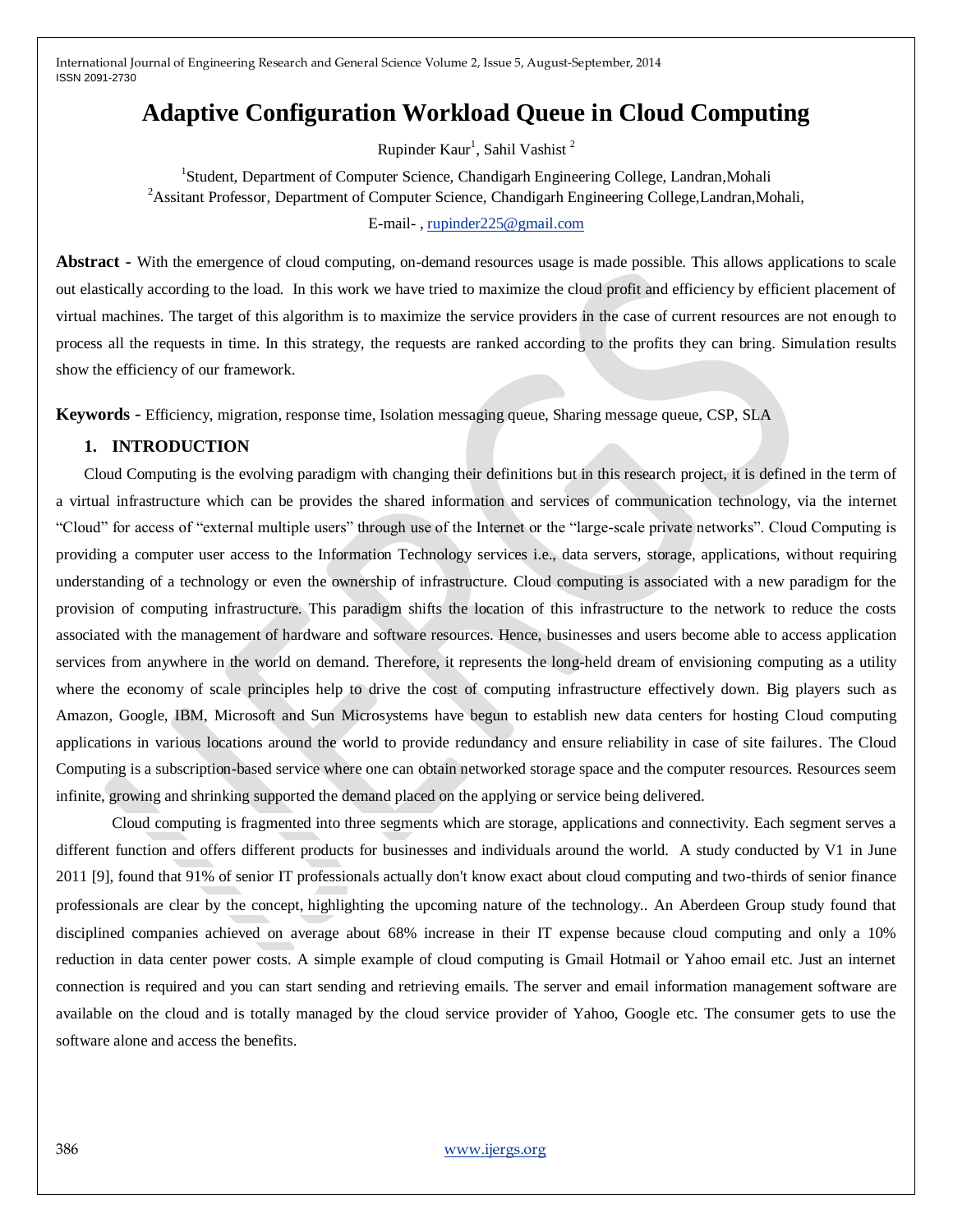

Figure 1: Cloud Computing

Cloud computing provides opportunities for organizations reduce costs and speed time with eliminating the investment in IT capital and operational expenses traditionally related to running a business. Available solutions in the market nowadays including publicly hosted clouds, private internal clouds or a hybrid setting, make sure that the user—whether or not it's associate enterprise, service supplier or developer—can notice the best cloud computing answer to satisfy their desires and quickly gain the benefits that enable them to become additional agile. The success of Amazon, eBay and Google has led to the increase of cloud computing as a replacement, proven design for the way the standard datacenter is constructed and managed.

## **2. RELATED WORK**

There have been several efforts in studying the deployment of scientific and high performance applications on various cloud computing platforms [1], [2]. Our work differs by showing the deployment of a high performance application on multiple cloud computing platforms through a cloud computing framework. We also establish guidelines for the design, implementation, and identification of cloud computing frameworks in this work. There have also been several efforts in building and migrating biomolecular applications to distributed computing environments [4], [5]. The work in [4] present a framework that provides faulttolerance and failure recovery for running replica-exchange simulations on distributed systems. This is achieved through check pointing and an external interface that monitors the execution of distributed applications. Work Queue differs by offering these functionalities inherently without overheads. The authors in [5] describe their experiences in running replica-exchange simulation software, NAMD, on the Condor grid. They add a dedicated set of resources to speedup slow replicas executing on the grid and notice improvement in the efficient usage of available resources. The authors go on to present database architecture for storing and retrieving bio-molecular simulation results. The work in [6] describes experiences in using Legion, an operating system that provides abstractions for managing and utilizing grid resources, to run replica-exchange simulations built using MPI. This work provides good insights on the effectiveness of abstractions in providing a seamless transition for users porting applications to run on grids.. A work in [6] represents lightweighted, asynchronous high performance messaging queue for the cloud to calculate the capability of message queue with errors. The author in [7] describes the multitasking system under message queue in real time system. In [8] author illustrates the modeling and simulations of cloud computing environment.

#### **3. SYSTEM MODEL**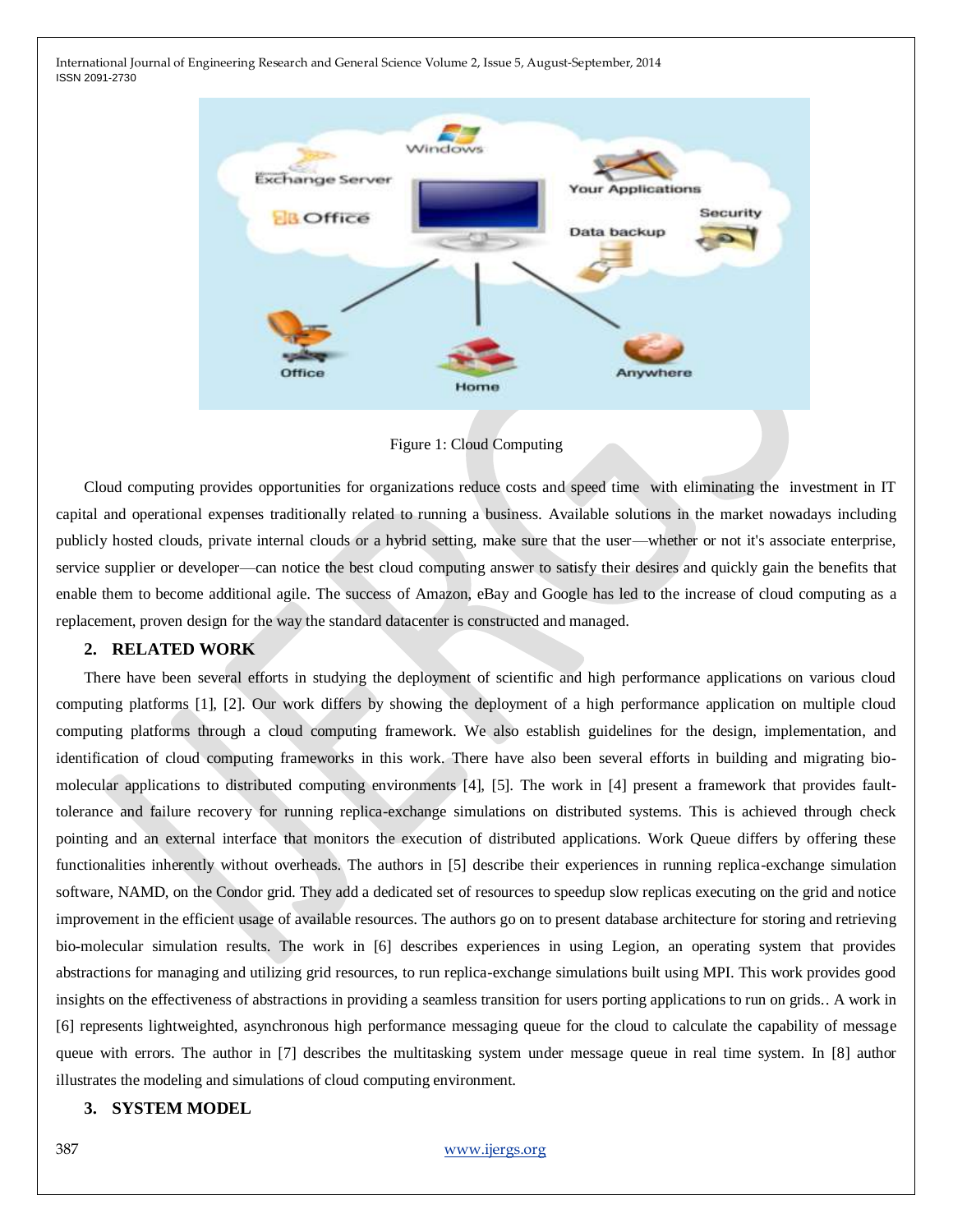In this Figure 2 we can see that broker has managed to get all the required information of other CSPs. By getting information from other CSPs we mean the free VMs which the broker can lend from the other DC within or outside CSPs so that more optimized results can be generated.



Figure 2: Schematic Model

The VMs details are being offered by the other CSPs on regular basis and each broker is capable to view and compare all the VMs from its and other sources. If we look at the algorithm as shown below broker is responsible for maintaining all the VMs. Each VM is tagged by the health card which checks the capability of VMs for a particular load. Only after this checking the VMs are allocated to the algorithm for efficient VM migration.

## **4. SIMULATION RESULTS**

To setup our experiments, proposed algorithm is implemented is done using CloudSim as a framework in the simulator environment. This work considers various Datacenter, Virtual Machines (VM), host and cloudlet components from CloudSim for execution analysis of the algorithms. To evaluate the results we have set up the mechanism of base paper and then recorded the results, after that we have used the same experimental setup and implemented our framework on same parameters as of base paper. In the base paper the authors implemented same experimental setup for different resource allocation policy and compare it with its own. In the authors algorithm main focus is on to increase revenue of each resource which further accumulate to make a big profit for the CSPs. However in order to perform this work they focused to reduce SLA violations to keep profit increasing. But in our case we focused on the configuration of the queue as shown in Algorithm below:

## **Algorithm for Adaptive Configuration Workload Message Queue**

- 1. let  $N :=$  total number of VM in Cloud Service Provides (CSPs)
- 2. let  $M :=$  total number of VM currently under use
- 3. let  $x := N-M$  (total number of unused/guests VMs)
- 4. let page[N] := set of all guest VM pages
- 5. let pivot := 0; bubble := 0
- 6. ActivePush (Guest VM)
- 7. while bubble < max (pivot, N-pivot) do

388 [www.ijergs.org](http://www.ijergs.org/)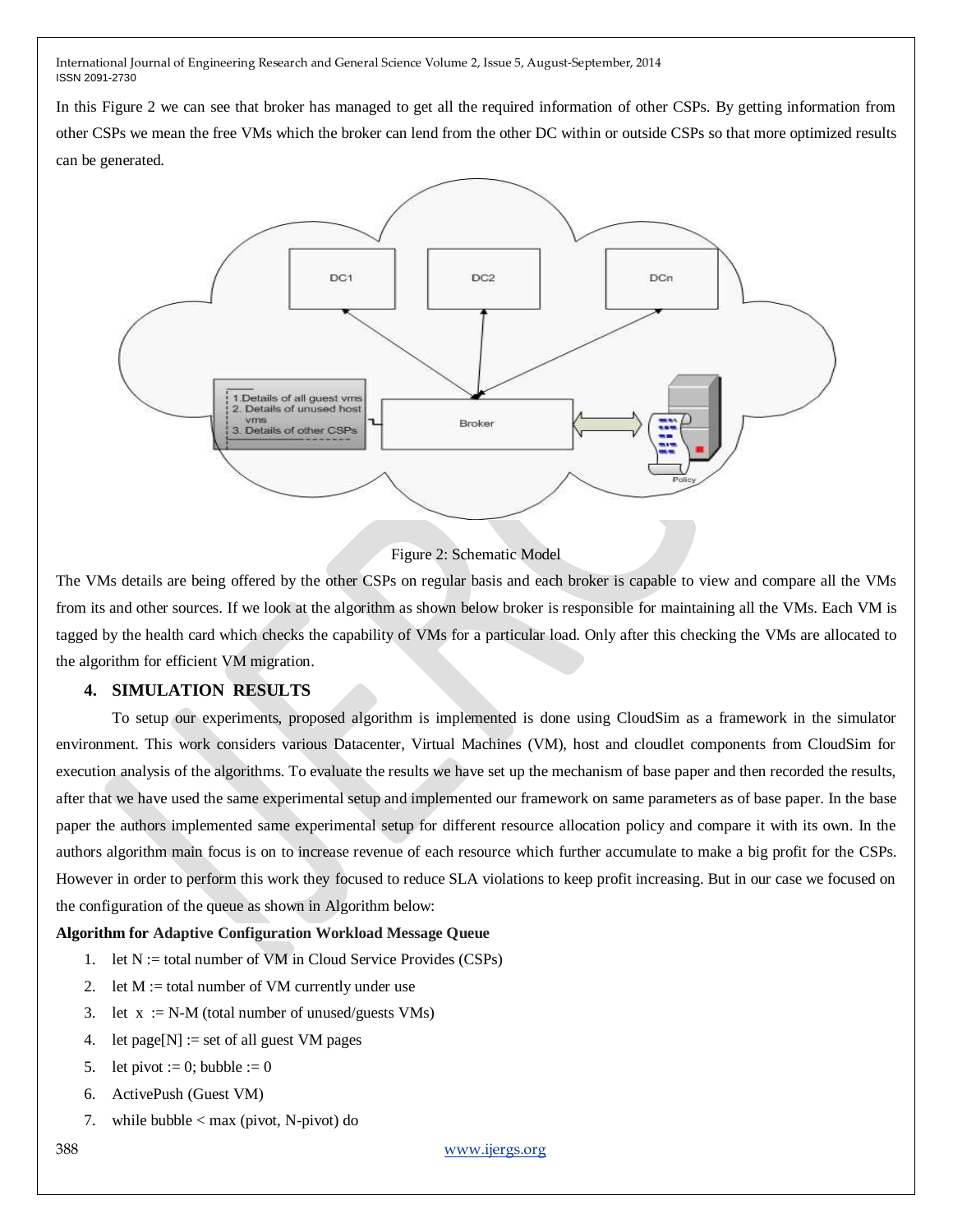- 8. get\_health\_card(vmID);
- 9. Vm\_in\_Queue for transmission
- 10. bubble $++$

.

- 11. PageFault (Guest-page X)
- 12. discard pending queue

In our approach we track the total number of VMs available in a CSP and put them in a queue. We use two queues; in this case the other queue is used for the reserved virtual machines which may or may not be collected from other CSP. The use of other CSPs VM is totally depending upon the unavailability of the VM. The experimental setup for comparative study of our technique with base paper is as under:-

| Table 5.1: Cloud Configuration Details |            |
|----------------------------------------|------------|
| DCs                                    | 10         |
| <b>Hosts</b>                           |            |
| VMs/Host                               |            |
| Hypervisor                             | Xen        |
| <b>Requests Frequency</b>              | $1 - 1000$ |

The VM is of same size i.e. each VM constitutes of Mips = 1000, RAM size = 512 MB, B/W = 1000 kbps and no. of CPUs cores = 1. In the figure 3 we can see that the number of served requests for VM isolated vs. Adaptive configuration.

In the Figure 3 we have noticed that with the increase in the availability rate the requests served has also being increased. However in our algorithm the virtual machine shortage is overcome by other CSPs and all the available VMs are kept in queue. Therefore the number of requests are processed are 10% faster in our algorithm.



Figure 3: Number of Requests Served

389 [www.ijergs.org](http://www.ijergs.org/)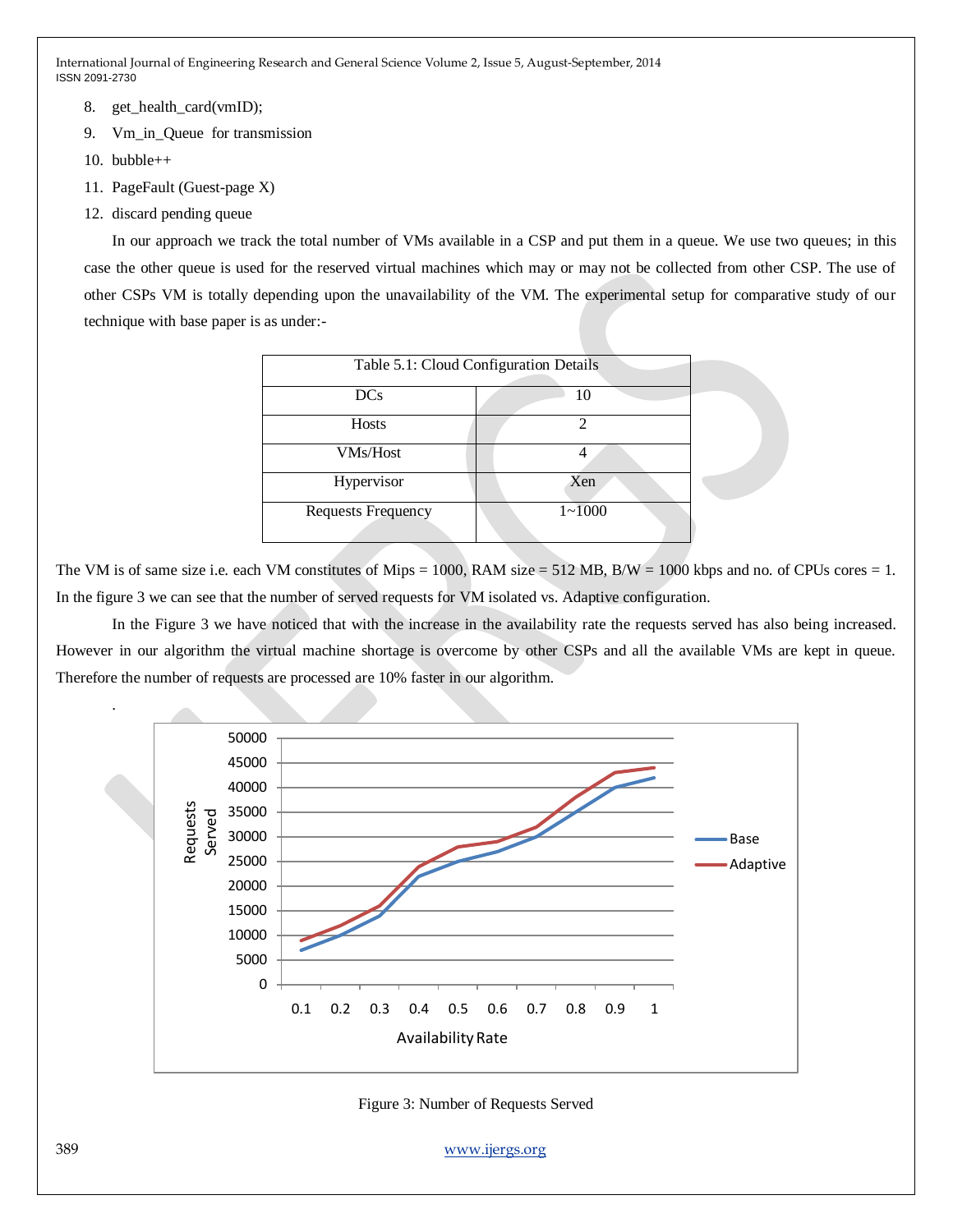In Figure 4 we can see that Adaptive configuration do not allow service level violation due to reserved VM in the queue. In this case we have supposed the SLA threshold is 50ms and with the increase in the number of requests our algorithm do not let the processing to cross this threshold and get the VM from the reserved queue if the required VM is not available.



Figure 4: Restrictions for SLA Violations

#### **5. CONCLUSION AND FUTURE SCOPE**

In this paper we have evaluated the response time and cost of the proposed frame work and found that the efficiency of the proposed framework is far superior to base paper. Further we can add the parameter of SLA violation and will try to minimize it. The effect of minimization could be very crucial in overall performance increasing and managing virtual machines.

We evaluate the comparison between VM isolated and adaptive configuration message queue. VM isolated method is better way to handle with the massive requirement of resources at a particular time and resources get hire it from other CSPs. Under such condition, when load got raised on the server, sharing can also be the possible way to tackle with this but if sharing effects the efficiency of the system then adaptive message queue should is preferred so that it will work according to the on-demand requirements. Additionally, in previous research hiring CSPs approach is considered as better approach and we continued it by maintaining message queue according to the on-demand desire.

For future scope, as we consider adaptive configuration by hiring CSPs (whenever required) to generate efficient result by which we can enhance massive number of available CSPs so we can handle more number of requests (in case of shortage of CSPs) at a time along quality of service and better efficiency.

#### **References**

[1] K. Keahey, R. Figueiredo, J. Fortes, T. Freeman, and M. Tsugawa, "Science clouds: Early experiences in cloud computing for scientific applications," 2008.

390 [www.ijergs.org](http://www.ijergs.org/) [2] G. Juve, E. Deelman, K. Vahi, G. Mehta, B. Berriman, B. Berman, and P. Maechling, "Scientific workflow applications on amazon ec2," in *E-Science Workshops, 2009 5th IEEE International Conference on*, December 2009, pp. 59–66.